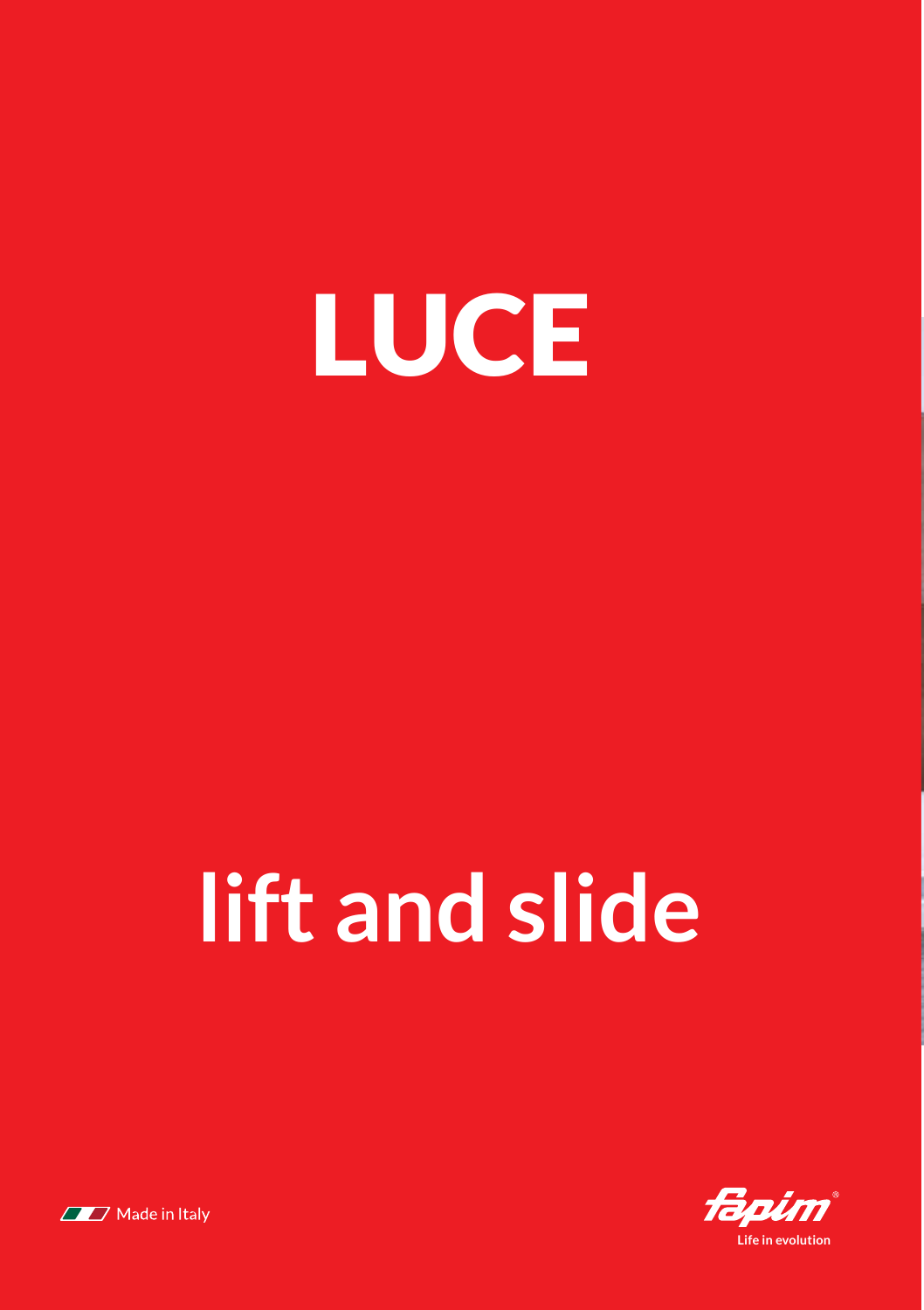# LUCE



## **lift and slide**

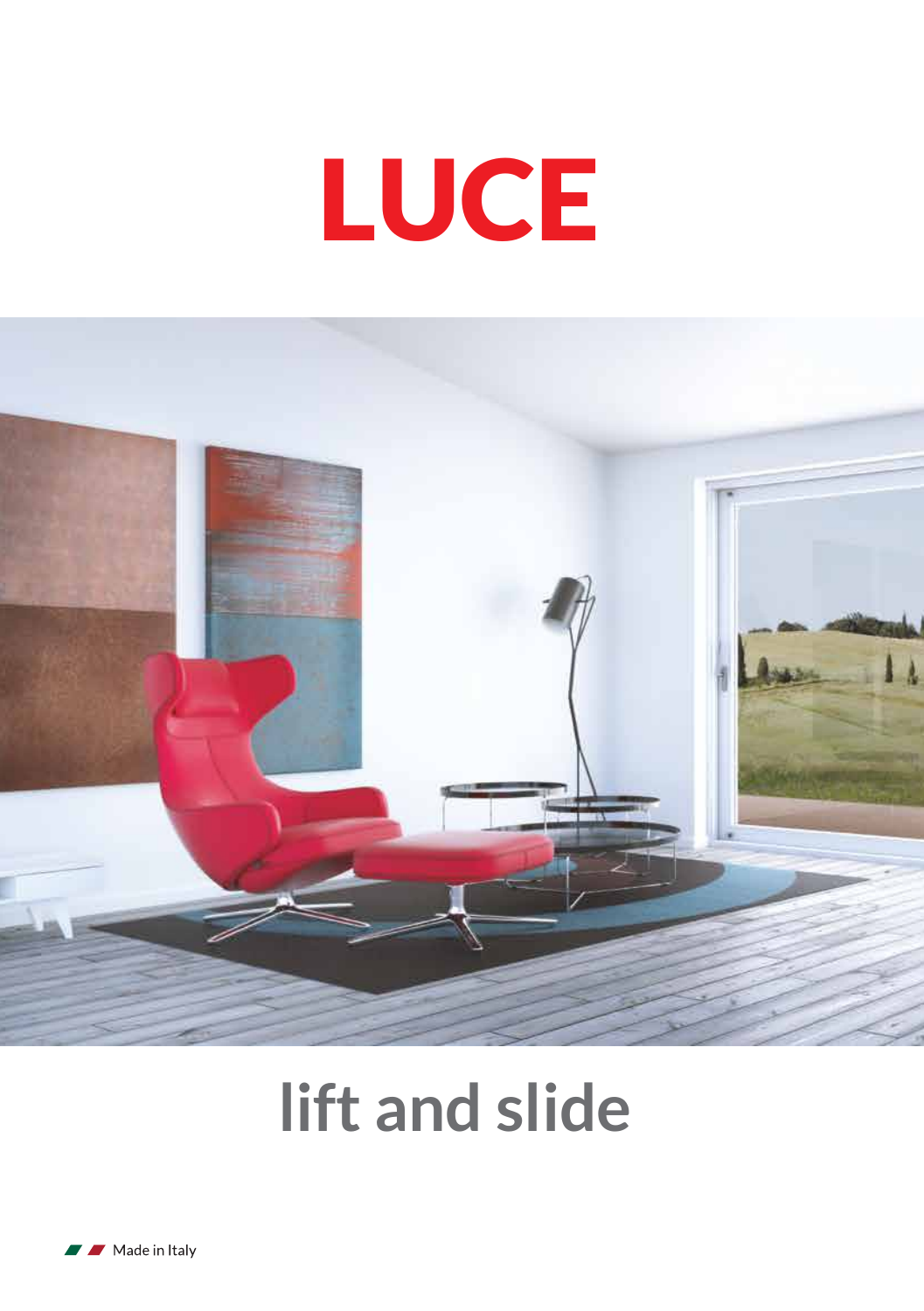# LUCE



### **a light transparency**

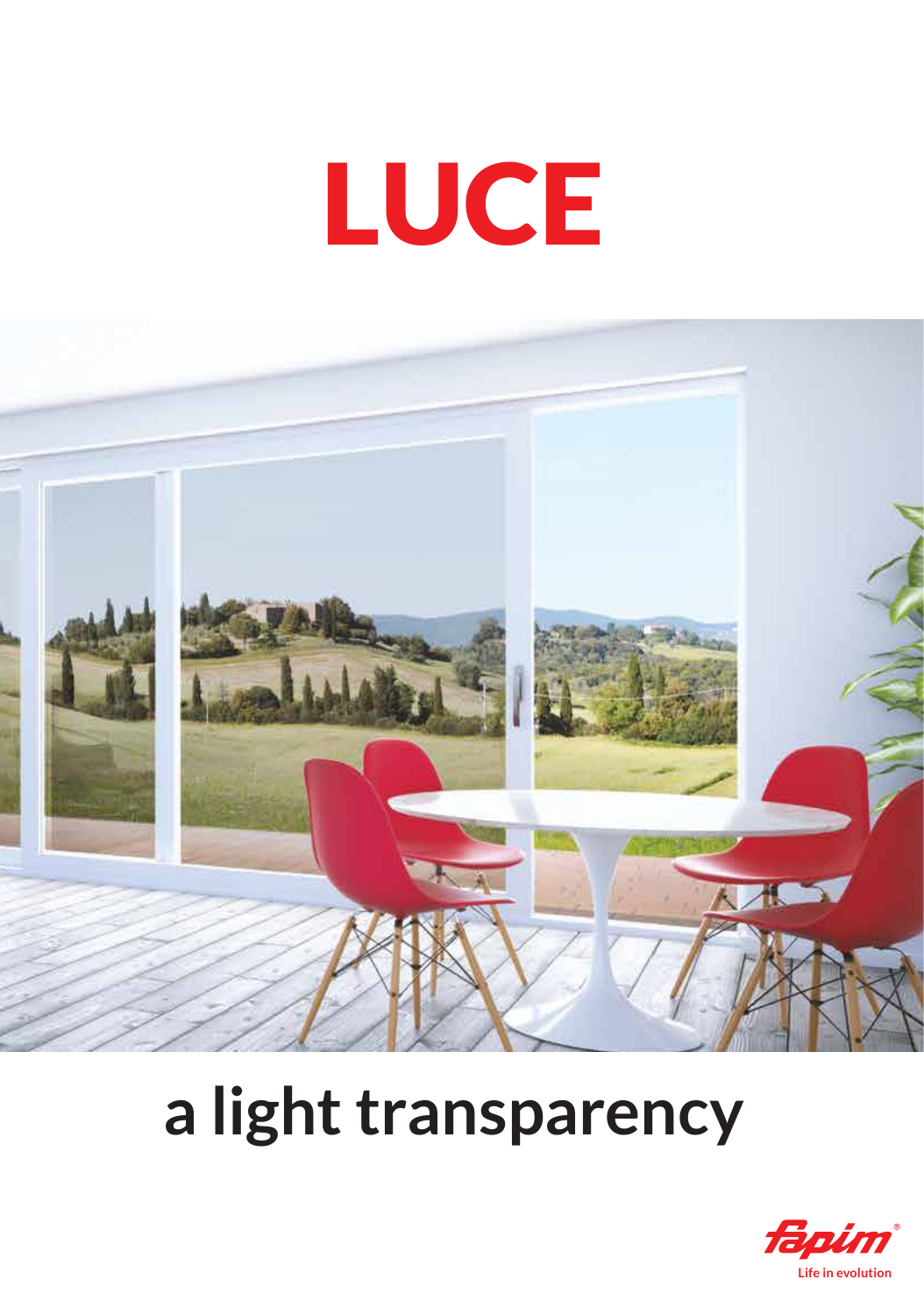

Made in Italy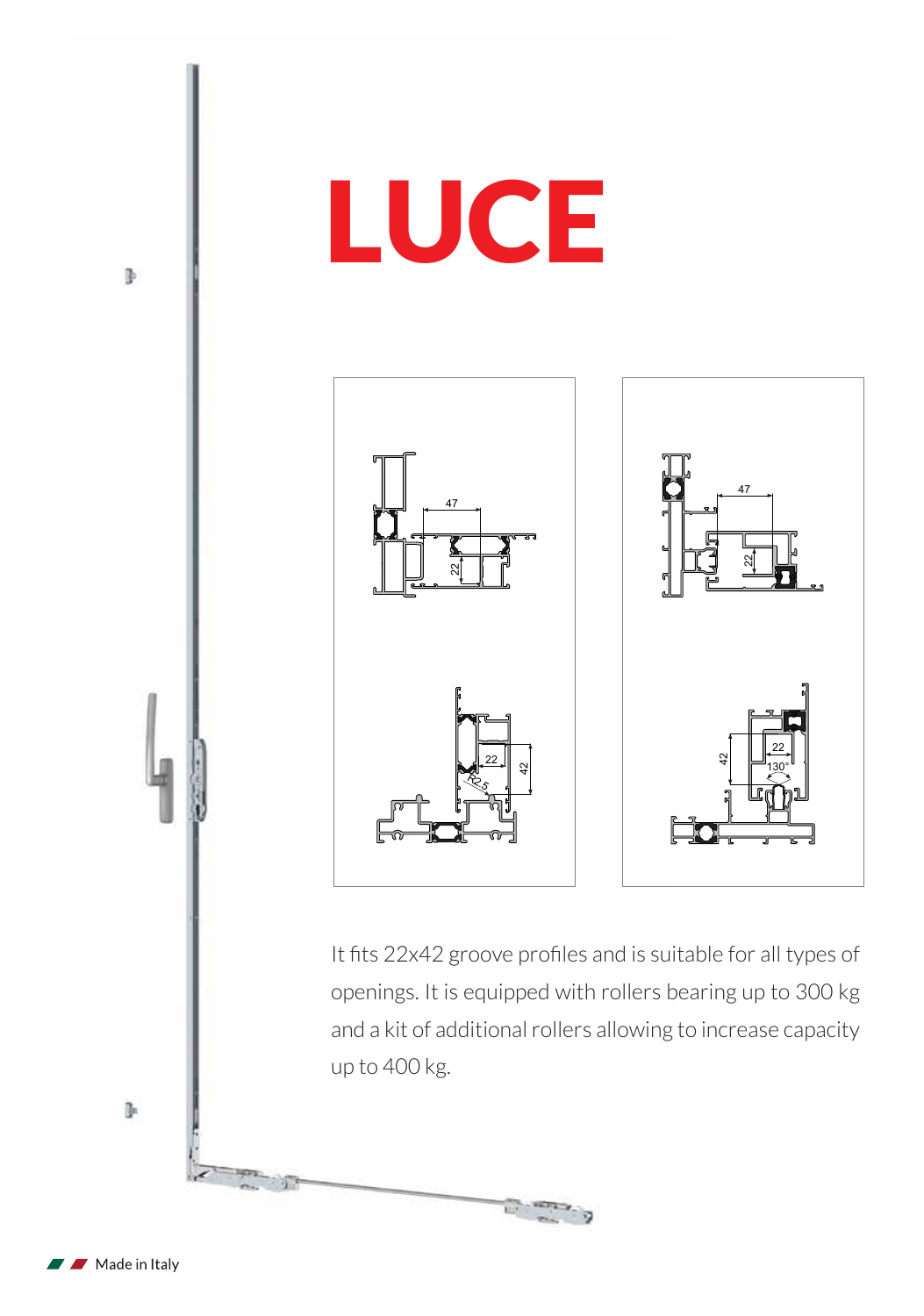#### **cremone handle lock**



It is fully compatible with the standard pull handles, and ideal with the new handle made by Fapim, inspired by the Olimpo line.



27,5mm and 37,5 mm available backsets, ideal for doors up to 400Kg. Two locking points available, with pre-setting for a third one. Case in zamak, totally sealed.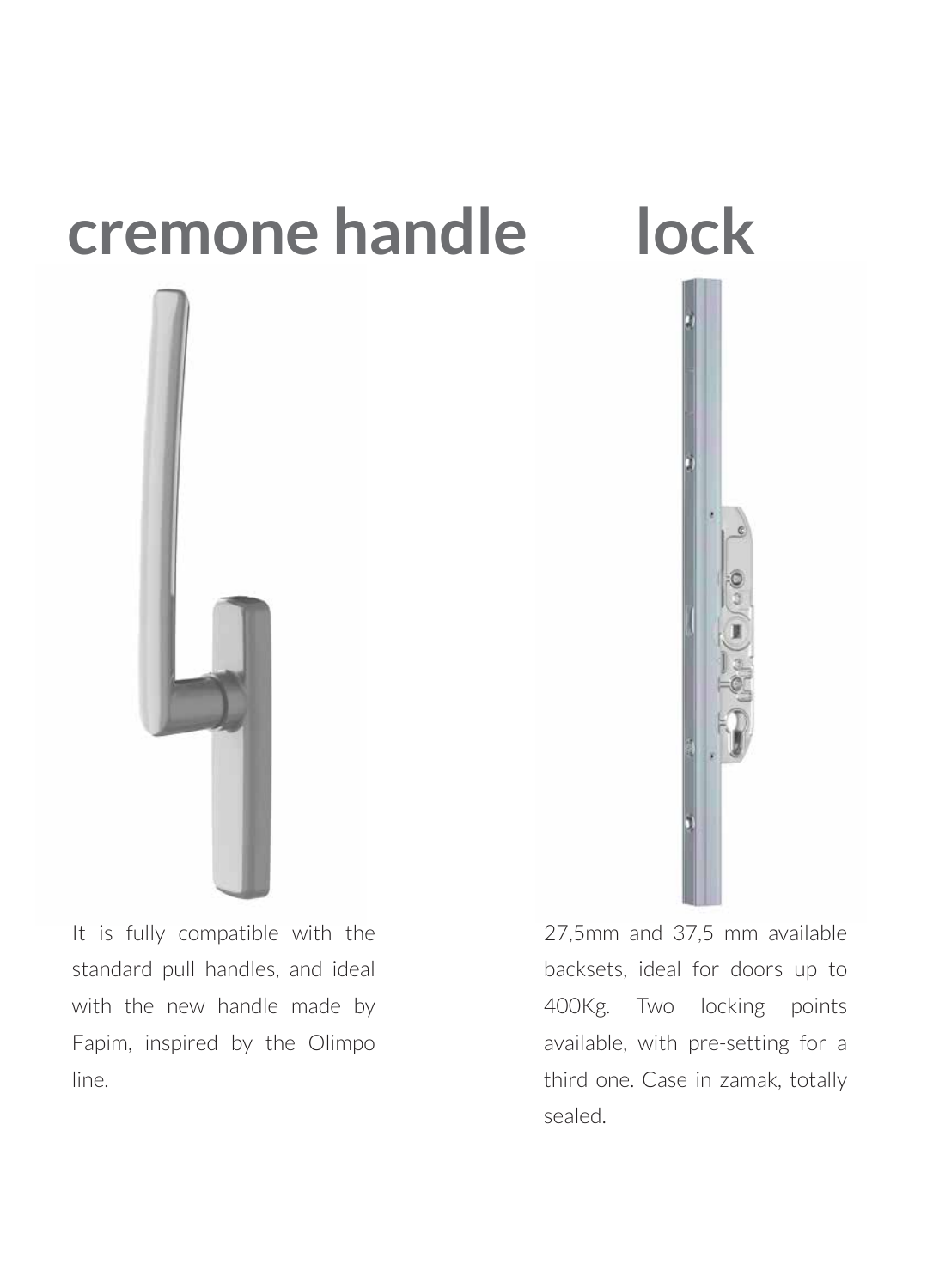#### **keepers rollers**







Totally made of steel and in the special version with optional ventilation.

Wheels are in delrin with high quality bearings. Backbone is made of zamak and wheels support is made of steel.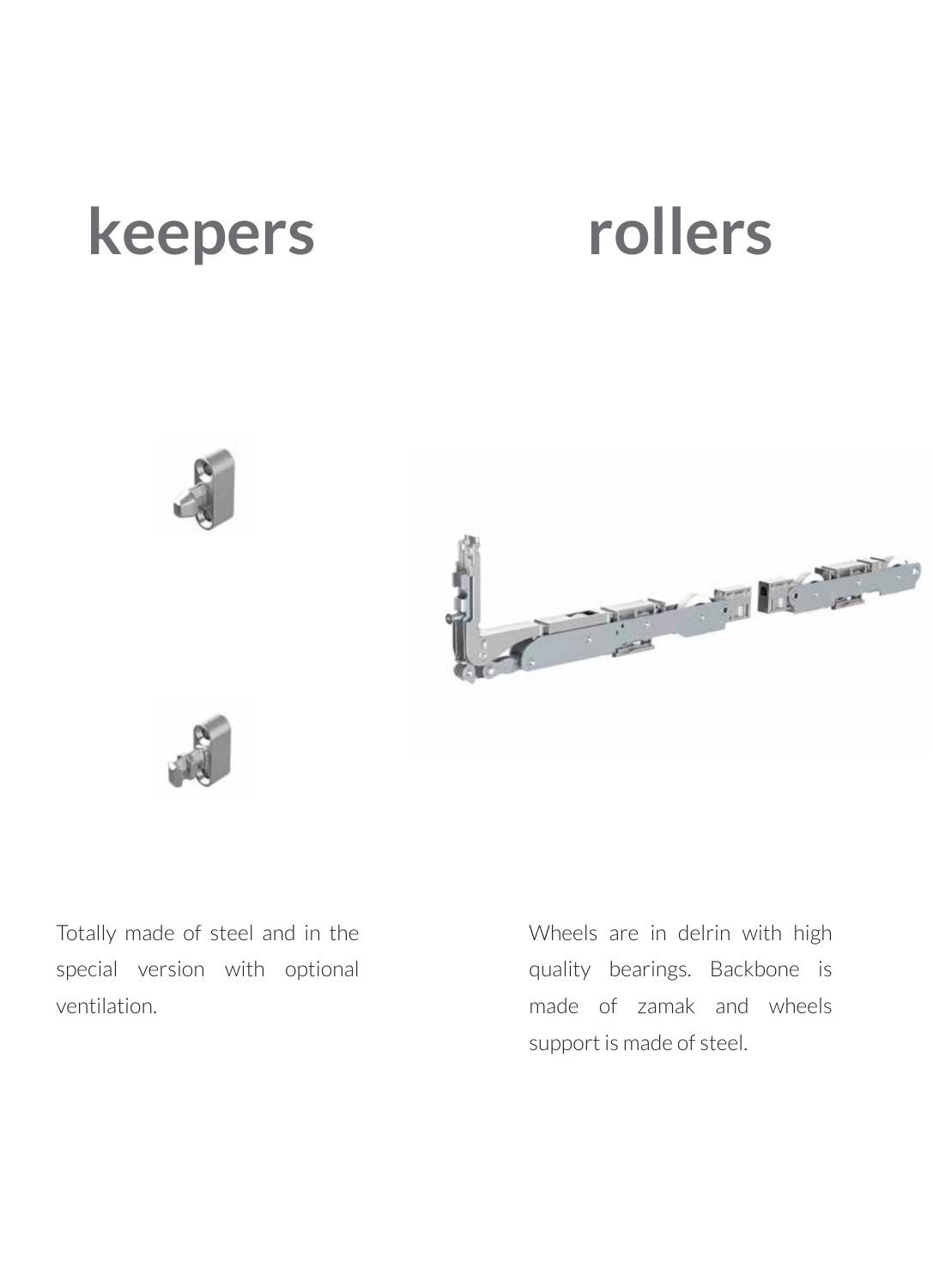